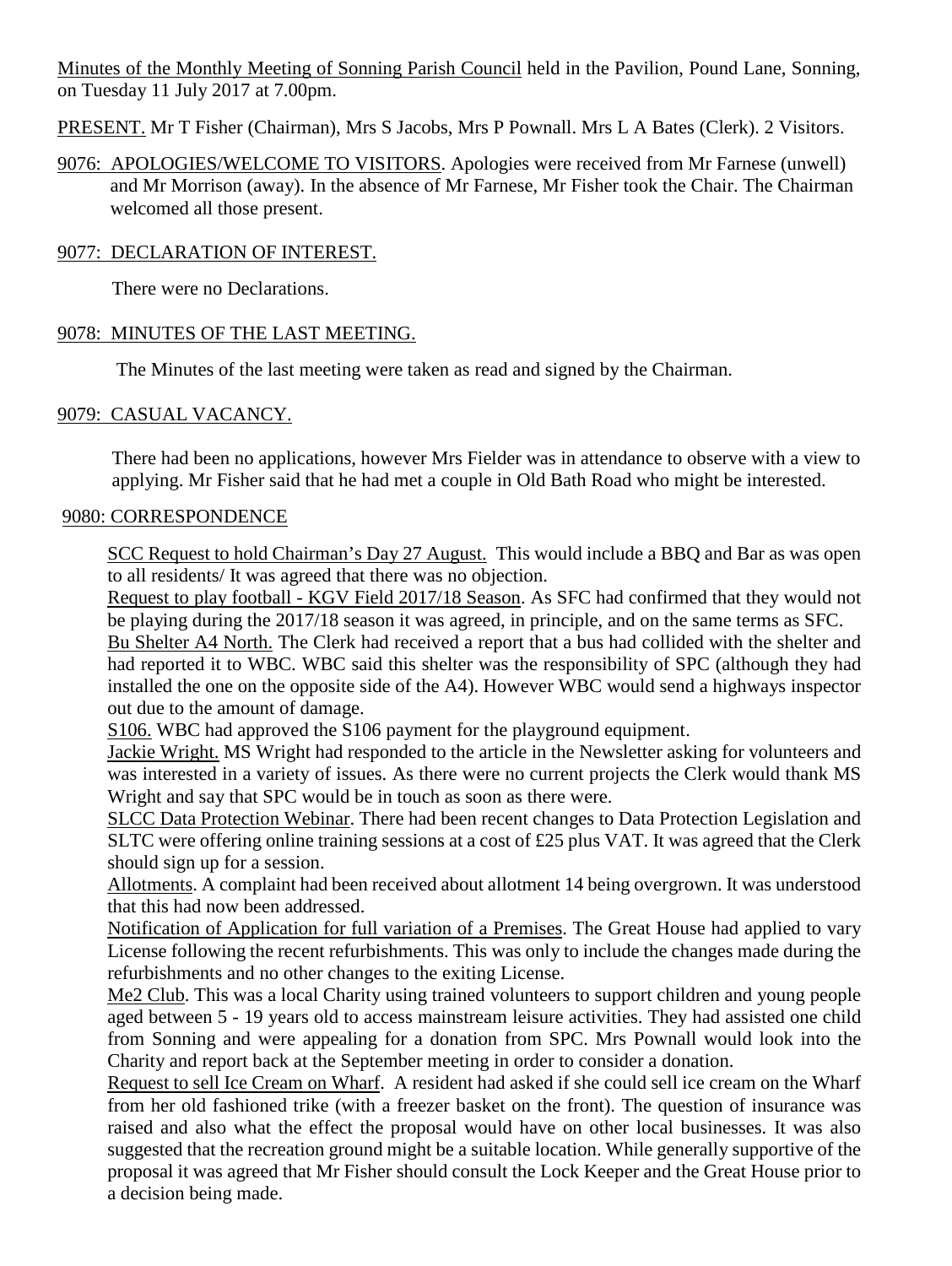### 9080: CORRESPONDENCE (Cont'd).

Residents Confusion between SPC and SPCC. Mr Runnalls said that he had been approached by a resident who was unhappy about the Vicar's letter in the July/August edition of the Parish Magazine produced by the Church, which he considered to be inflammatory. The resident thought that SPC and SPCC were the same organisation. Friends of the resident had written to the editor asking to be removed from the circulation list. It was agreed that this needed some consideration and the Clerk would put the matter on the September agenda.

### 9081: PLANNING.

Report. The Chairman said that Pool Court had been substantially refused and 89 Pound Lane had been approved. There was no news about a decision on Land Adjoining Model Farm or the Golf Club.

**The following applications were on going**)**:** Reading Blue Coat School Sonning Lane (152342- F/2014/2319) split decision: Holme Park Farm House, Holme Park Farm Lane (153218): Readingensians (170580). 33 West Drive (170661): Grove Cottage (170816): Grove Cottage (170817): Pavilion Holme Park (170964): Inniscarra Holmemoor Drive (170892): August Field (170894): 2 South Drive (170989): Holme Park Farm House (171247): Pool Court (171117): The Atrium (171293); The Lawns Old Bath Road (171424): 47 Old Bath Road (171631).

**The following applications had been approved**: 89 Pound Lane (171356).

**The following applications had been refused**. Pool Court (171117).

# **The following applications had been withdrawn.**

**The following new applications had been received.** 3 High Street (171733). Householder application for the proposed erection of a single storey rear extension, to include 2no dormer window extensions and erection of a rear outbuilding to form a garden office. 18/07. Hope Cottage 11 Pound Lane (171651). Householder application for the proposed part single storey, part two storey side and rear extension to dwelling. 19/07. Keepers Cottage Duffield Road (171785). Householder application for the proposed erection of part two side storey extension plus erection of single side extension to dwelling. 25/07. Keepers Cottage Duffield Road (171786). Listed Building for the proposed erection of part two side storey extension plus erection of single side extension to dwelling. 25/07. St. Andrews Church (171841). Certificate of lawfulness for the proposed replacement of existing timber gates with new black painted steel gates. RBCS (171780). Full application for the proposed construction of multi-use games area with associated fencing, lighting and surface treatments. 04/08

Dates for the next planning meeting were discussed. Mr Runnalls said that he was looking at an application for the property owned by Mr Liddiard, who he knew well. Although this was not a prejudicial interest Mr Runnalls requested a dispensation, Mr Fisher said that he was in the same position as was Mr Farnese. The Clerk agreed to provide dispensations for all Councillors attending the planning meeting where Hope Cottage was discussed as all Councillors knew Mr Liddiard.

### 9082: CONSERVATION AREA ASSESSMENT.

There was no further update. The Assessment had been adopted and a decision had been made about ways to view it online and it was agreed to remove this item from the agenda.

### 9083: QUESTIONS FOR BOROUGH COUNCILLOR.

In the absence of Cllr Haines there were no questions

### 9084: PARISHIONER QUESTIONS

.

Mrs Fielder said that she was interested in litter and the school, where she helped on a regular basis, and was looking for ways to help the community. Having spoken to Mrs Pownall she had decided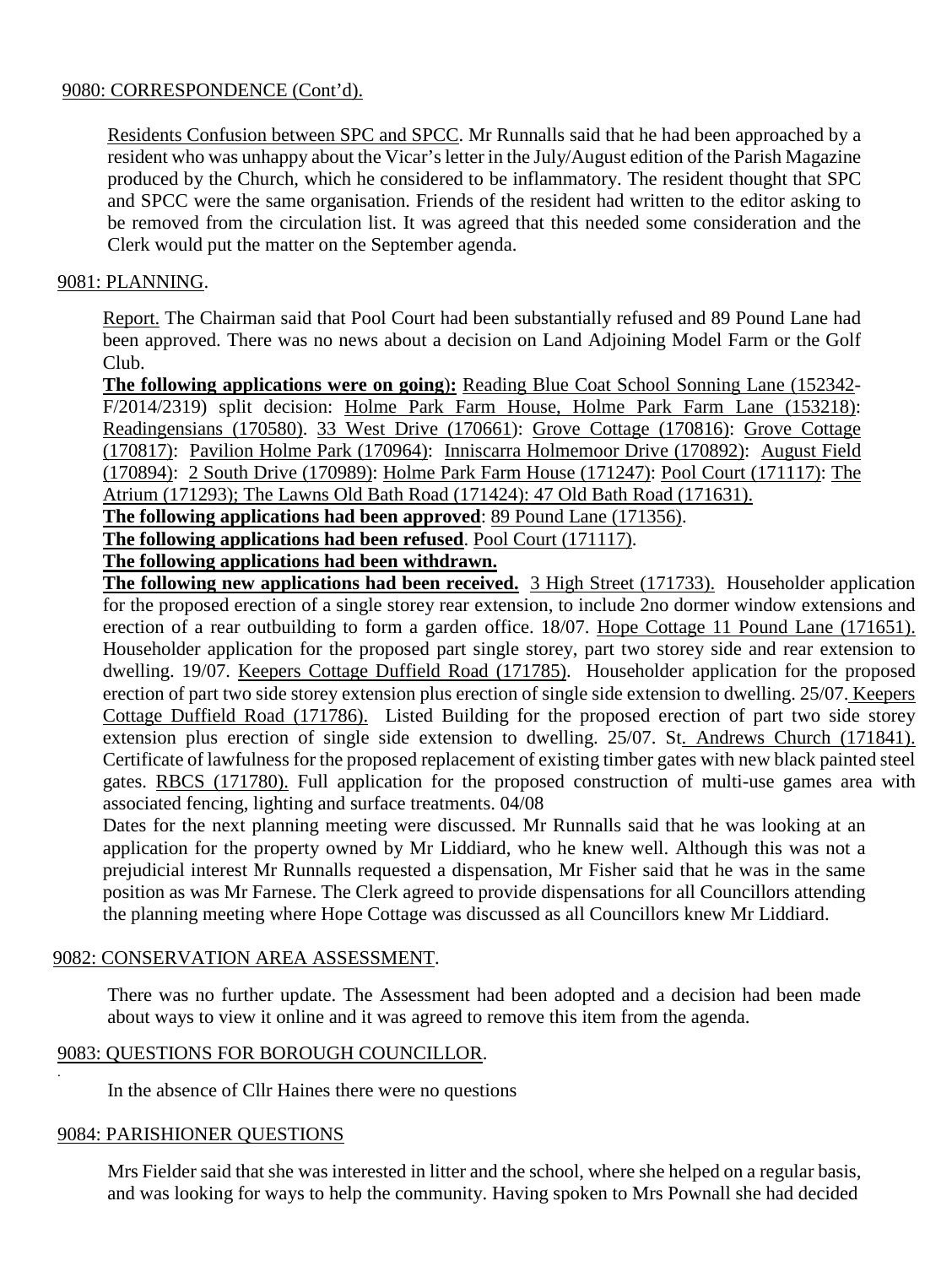### 9084: PARISHIONER QUESTIONS

to come along to observe in order to make a decision. Mrs Fielder lived in Pound Lane and collected litter and had reported a damaged litter bin the WBC, who had replaced it. As a co-ordinator under the Neighbourhood Watch scheme Mrs Fielder had been instrumental in setting up the No Cold Calling in Sonning.

Mr Doyle asked about the bridge lights, which had been out for some time, probably due to the sensitive trip switch. The Chairman would take a look at this. Mr Doyle said that he understood that the new practice nets were to be available for use by other cricketers, not just SCC. The Chairman agreed to contact Mr Phillip's to ask that a note to this effect were placed on the nets. Mr Doyle asked about the damaged bus shelter in Pearson Road, Mr Pownall was in the process of repairing it. Mr Doyle asked that the minutes on the website be brought up to date and that the invitation to the AGM be removed. Mr Doyle asked about progress on the planters by the Pound Lane bus stop and the Chairman said that this was still under consideration. Mrs Fielder asked who would maintain the planters and was informed that the children at Sonning School were keen to do this.

Mr Doyle left at this point.

### 9085: FINANCE.

- a) Report. The Clerk had prepared a report which was noted.
- b) Payment of Accounts. Mrs Pownall proposed and Mrs Jacobs seconded making the following payments and these were unanimously approved.

| Date     | Chq | Name              | Service item       | Gross    | <b>VAT</b> | <b>Net</b> | Committee         | Sub-Comm.    |
|----------|-----|-------------------|--------------------|----------|------------|------------|-------------------|--------------|
| 05/06/17 | 387 | Henley Land       | Main Mowing        | 245.00   | 0.00       | 245.00     | REC.              | Mowing       |
| 05/06/17 | 388 | R J Pownall       | Water heaters 4    | 460.00   | 0.00       | 460.00     | <b>SPORTS</b>     | Pav. Repair. |
| 05/06/17 | 389 | Sonning Land      | <b>Mowing Play</b> | 60.00    | 0.00       | 60.00      | REC.              | Playground   |
| 05/06/17 | 389 | Sonning Land      | Mowing Wharf       | 56.00    | 0.00       | 56.00      | <b>ENVIRON</b>    | Mow Wharf    |
| 05/06/17 | 390 | <b>ISS</b>        | Dog Bins May       | 156.00   | 26.00      | 130.00     | <b>ENVIRON</b>    | Dog Bins     |
| 05/06/17 | 391 | L A Bates         | Pav. TV Licence    | 147.00   | 0.00       | 147.00     | <b>SPORTS</b>     | <b>SCC</b>   |
| 05/06/17 | 391 | L A Bates         | <b>ZEN Hosting</b> | 57.46    | 9.58       | 47.88      | <b>ADMIN</b>      | Subs         |
| 05/06/17 | 392 | P J Doyle         | Noticeboards       | 114.00   | 0.00       | 114.00     | <b>ADMIN</b>      | Misc.        |
| 06/06/17 | 393 | Proludic          | Play equip $+$     | 9447.61  | 1574.61    | 7873.00    | <b>RECREATION</b> | Playground   |
|          |     |                   | surfaces           |          |            |            |                   |              |
| 19/06/17 | 395 | L A Bates         | <b>ZEN</b> Domain  | 58.40    | 9.90       | 48.50      | <b>ADMIN</b>      | <b>Subs</b>  |
| 19/06/17 | 396 | <b>CAS</b>        | Insurance          | 840.21   | 0.00       | 840.21     | <b>ADMIN</b>      | Insurance    |
| 19/06/17 | 396 | <b>CAS</b>        | Insurance          | 610.06   | 0.00       | 610.06     | <b>SPORT</b>      | Pav.         |
| 19/06/17 | 396 | CAS               | Insurance          | 152.75   | 0.00       | 152.75     | <b>SPORT</b>      | <b>SLTC</b>  |
| 19/06/17 | 396 | CAS               | Insurance          | 544.00   | 0.00       | 544.00     | <b>RECREATION</b> | Insurance    |
| 19/06/17 | 397 | D P Bates         | Cabinet Lock       | 163.44   | 27.74      | 135.70     | <b>ADMIN</b>      | M'tnce       |
| 22/06/17 | 399 | <b>Total Play</b> | Cricket nets       | 28050.00 | 4675.00    | 23375.00   | <b>RECREATION</b> | <b>Nets</b>  |
|          |     |                   | <b>Total</b>       | 41161.93 | 6322.83    | 34839.10   |                   |              |

PAYMENT OF ACCOUNTS JULY '17 (1 TO 31 JUNE)

## 9086: HIGHWAYS.

.

It was noted that WBC were not repairing potholes despite being reported.

Withdrawal of School Crossing Patrol. The Chairman said that WBC had decided that the school could not employ the crossing patroller. The Chairman and Mrs Pownall had visited the school to explain the role of a Parish Council and during the course of this a large number of children had asked about the patroller and confirmed that they used the crossing regularly. The Chairman had spoken to the Head Teacher who had agreed to speak to the Governors and that one would ring him.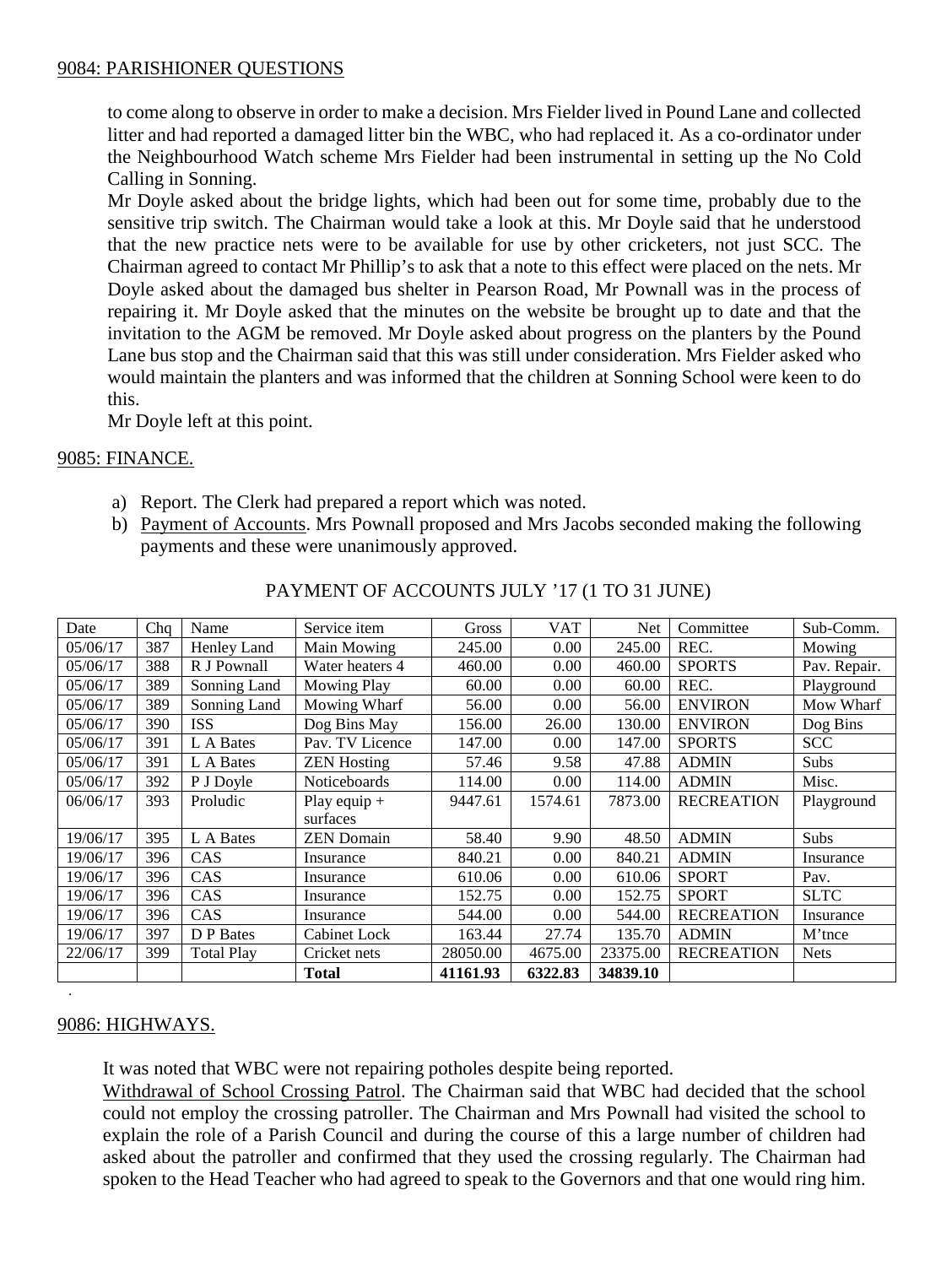## 9086: HIGHWAYS (Cont'd).

Having done some research about parent volunteers the Chairman understood that they couldn't stop traffic, whereas the controller could, which was an advantage. SPC had contacted WBC supporting the school's request for the exiting crossing to be upgraded to one with traffic lights but no response had been received. While attending the NAG meeting the Chairman mentioned the request and had been informed that Wargrave Piggott had a similar problem but had persevered until the crossing was upgraded. The Chairman had been given the name of someone who knew how this had been achieved. Inspector Alastair Lloyd had been at the meeting and explained the changes at Twyford Police Station.

Speed Indicator. The Chairman said that Indicator had been installed on 2 May and he had now analysed the first full month's data. The maximum speed recorded was 55 mph during the night and 21,000 vehicles had been travelling above 29 mph, which was below the average speed recorded by WBC. At peak times 3,000 vehicles were recorded travelling in one direction The Chairman explained to Mrs Fielder how the speed indicator worked, it flashed at speeds between 25 and 30 mph but at speeds above that. Following up on the idea of turning the sign around so it faced the Pearson Road direction the Chairman had become aware that a lot of the overhanging greenery would obscure the sign and had contacted Kelly Novis about cutting this back, but she had not replied yet.

Speed/Lorry Watch. The Chairman said that he now had six volunteers but had just heard that, as leader, he would need to undergo training to become a police support volunteer and had put his name down. The Chairman would meet up with Mr Charlesworth to carry out the Lorry Watch in Thames Street.

Sonning Lane Parking. The Chairman said that Mr Horton was to come back with some plans.

Removal of Road Humps. There was no update but it was agreed that the humps did not slow traffic.

### 9087: RECREATION AND ENVIRONMENT W.G.

- a) Report. Mrs Pownall said that she had been very busy and had not spoken to Mr Pascall and there was no progress on the pavilion but she would be able to concentrate over the summer holidays.
- b) Safety Checks. Mrs Pownall would carry these out on 12 July.
- c) New Pavilion. Mrs Pownall said that a hole had formed in the visitors changing room and a temporary repair carried out and Mr Pownall would be asked to find out what was required to full repair. Water was running from one of the urinals and Mrs Pownall would call in a plumber.
- d) SCC Practice nets. These had now been sign off and were being used.
- e) Improvements to Approach Road to KGV Field. Mr Farnese was drawing up plans

## 9088: TECHNICAL SERVICES.

Safety Checks. Mr Farnese had carried out the safety checks on the Wharf.

 Lighting Upgrade. The Chairman said that the order was fine but he had looked to see if any would benefit from shields, he thought three but would double check. The Chairman said that West Drive were happy with the price. However it had become clear that the lights would need to belong to SPC to benefit from the scheme. The Chairman had written to Mr Brighton to explain and had asked Mr Brighton to confirm that this did not imply that SPC would become responsible for replacing the columns in the future. WBC could not guarantee installation dates. Hedge trimming Pound Lane. No update.

Bus Shelters. Unfortunately a bus had collided with the bus shelter on the A4 along-side Hawthorne Way and the Clerk had reported it to WBC. WBC had said the shelter was the responsibility of